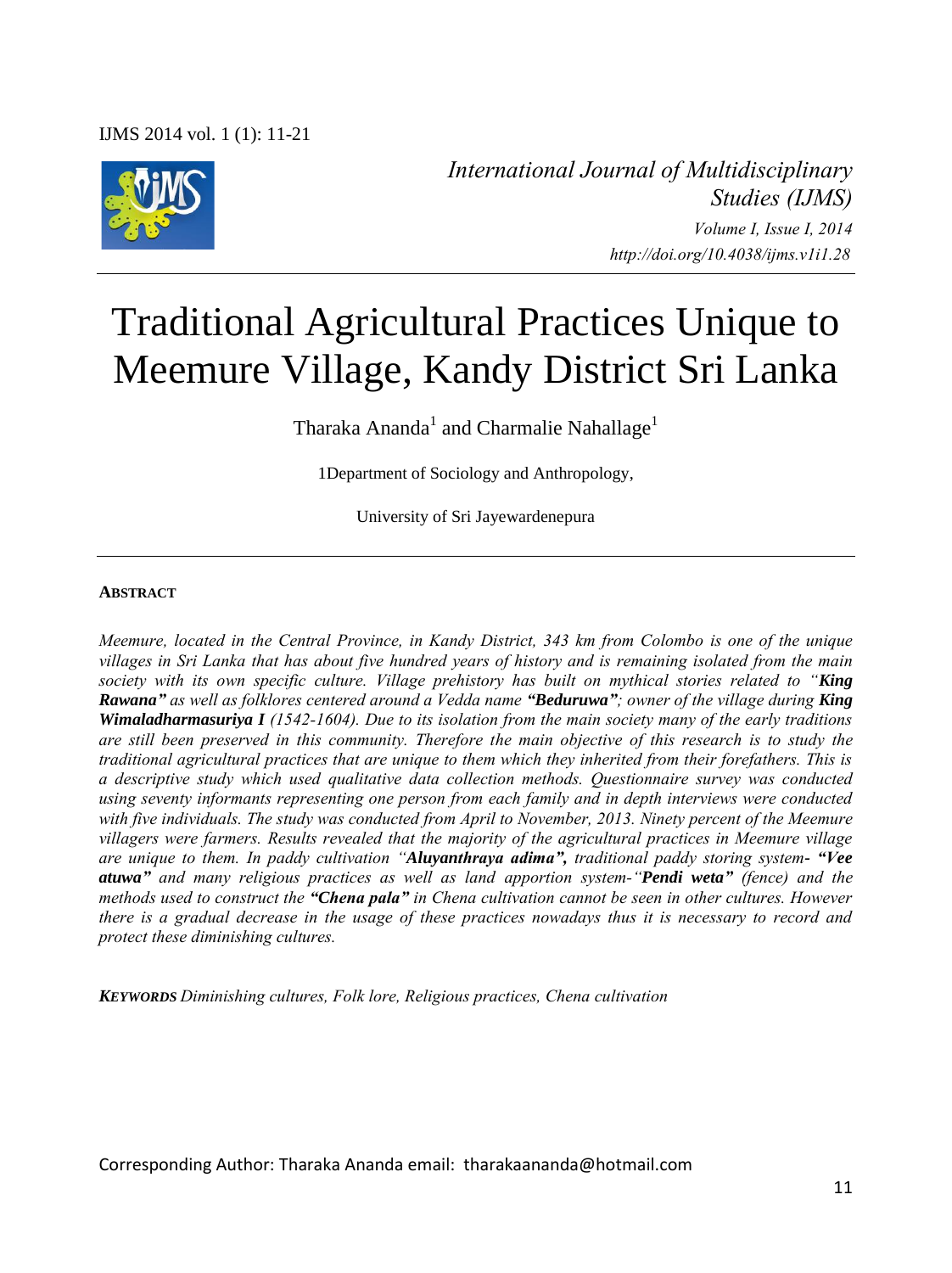#### **1. INTRODUCTION**

Meemure village is located in Central province, in Kandy district [N 07.433330 and E 08.833330][\(http://en.wikipedia.org/wiki/Meem](http://en.wikipedia.org/wiki/Meemure) [ure\)](http://en.wikipedia.org/wiki/Meemure). It belongs to Ududumbara Secretariat Division and to Meemure Grama Niladari Division. Total population according to census in 2011 in Meemure GN division consists of 331 people belonging to 115 families (Primary Data Collection Report 2011: Ududumbara).

The main objective of this research was to study traditional agricultural practices unique to Meemure villagers that they have inherited from their forefathers. Meemure village is famous for its prehistorical myths surrounding King *Rawana*. According to the Meemure legend, the *Lakegala* Mountain is considered as Kingdom *Lankapura* which was King *Ravana's* capital. King *Rawana* had one of his abodes on its peak, and that his kingdom of Lankapura *surrounded* by "Yaksha" (Ranasinghe, 1995, p5). Even today they believe about the "Yaksha" guardians of King *Rawana* that protect their village (Lokubandara, 1959, p8). There are many folklore related with that story and it is said that Meemure and another villages around the Lakegala Mountain to be inheritance of King *Ravana*"s "Yakka tribe".

Thus Meemure village has known to be habituated by people in the era of King *Wimaladharmasuriya* I (1542-1604). Vedda named "*Beduruwa*" had followed bees to collect honey from *"Maraka"* (village in Kandy District) to Meemure area. He had seen the area which can live without much trouble with full of natural resources. Thus he had requested the Meemure village from king and had settled in the Meemure for hunting and collecting honey on behalf of the palace too. Later two men from "Poddalgoda" (village in

Kandy District) named "*Herath Hami*" and "*Riti Hami*" had been there for hunting. They had seen the rich natural conditions in Meemure area, thus they had planned and killed "*Beduruwa Vedda*" to own the land. Thereafter they had settled there with their families.

The first inhabitants of the Meemure village had been depending on chena and paddy cultivations for food. The traditional knowledge system they had used has been passed down through generation to generation. This knowledge system shows significant characteristics that cannot be seen in other areas of the country.

#### **2. MATERIALS AND METHODS**

This is a descriptive study which used qualitative data collection methods. Seventy families were selected randomly from the village to gather information for the questionnaire. In depth interviews were done with five individuals who were knowledgeable about Meemure village and its Traditional Agricultural Practices. Study was conducted from April to November 2013.

#### **3. RESULTS AND DISCUSSION**

## **3.1 Traditional paddy cultivation method in Meemure village.**

Traced paddy cultivation method can be seen in Meemure village. All the work in paddy field starts with an auspicious time. First stage of the paddy cultivation is removing the weeds (*aswanatha suddakirima*) and cleaning the canals (*ela payanawa*). Then ploughing the paddy field starts (*bim nagum heeya*) with the begining of "*ak wahi"* (small rain) in "*duruthu maha"* (January). Meemure villagers have buffalos for plough, if not enough few can be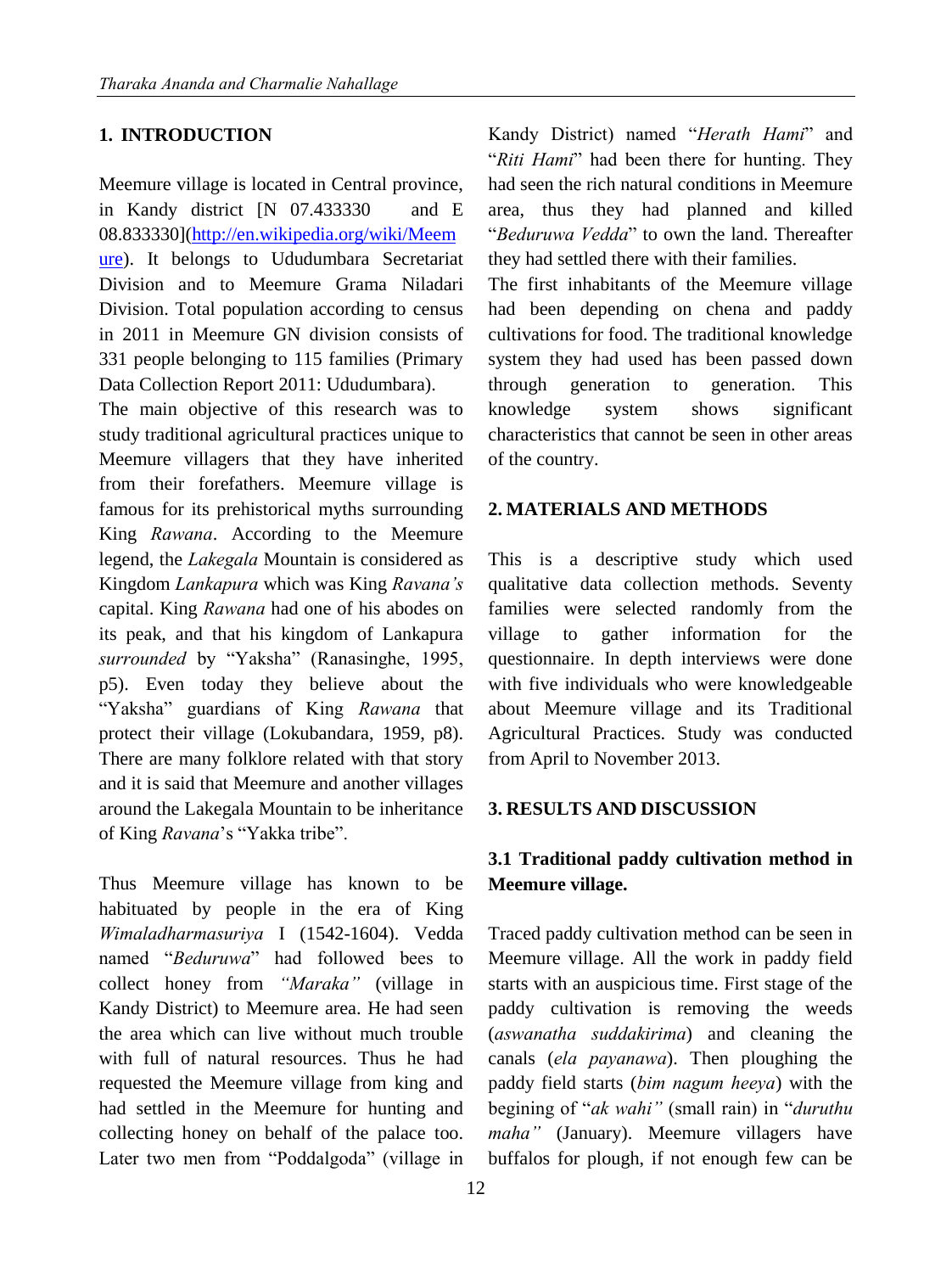collected from the neighbourhood. Then farmers break the earth in to smaller bits with the mamoty (*Bimnagum ketima*) and level the mud with a flat board (*govilalla*) (*porugama or adduma*).

In preparing the paddy field for sowing, one farmer selects an auspicious day and time to start work and inform fellow farmers about the time; except Sundays, and Tuesdays they use Mondays, Thursdays and Fridays for sowing. They start sowing together in all the fields on the same time after lighting a lamp to Buddha and they chant nine virtues of the Buddha while sowing for the first time. They use one variety of paddies for entire *kumburu yaya* (stretch of paddy land) in the village. Traditionally they have cultivated many paddy varieties such as *sudu vee, heenati vee, kalu vee, kalu kumara vee, murugakayan* and *pachcha perumal.* 

On the third day after sowing, water was supplied to the field for the first time ("*palamu issanmuraya*"). *Palamu issanmuraya* is very important; water must be spread in to the entire field otherwise the places that water have not filled give opportunity for weeds to grow. Thus farmer goes around and checks the field to see if the water was supplied to the entire field. Careful water management system protects the field from the weeds. One thing they do for the protection of the filed from weeds is careful water management. As the fields begin to mature farmer increase the level of the water course (*wakkada*) and control the water level of the field. When harvesting is reached paddy covers the earth and prevent sunlight from falling on the earth. During this stage weeds cannot grow as sunlight is absent.

As a tradition the chief householder to whom the paddy field belongs goes to the neighbour houses with sheaf of betel leaves and invites them for the harvesting. Neighbours get betel as the amount of the members that they can supply for the harvesting. In this way the farmer can decide the amount of the men would be participating for harvesting by counting the rest of the betel in the sheaf of betel leaves. He prepares all the requirements for the harvesting day such as sickles, food, betel, sweets according to the number that will participate. This is called "*aththama*". This "*aththama*" goes as a circle until the harvesting of entire "*kumburuyaya*" (stretch of paddy land). This enables self-help amongst the villagers.

The preparation of the "*kamata*" (the place where the cut paddy is threshing and storing) is done by the owner of the *kumburuyaya*. He cleans the floor at an auspicious time in the morning then applies cow dung on it. *Kamatha* is open round place that make in the middle of the *kumburuyaya*. On the ground of the *kamatha* farmer draw "*Aluyanthraya*" as an elaborate ritual. It is drawn using sifted ash that"s why it called "*Aluyanthraya*". Ash gets on to the jack tree leaf and pour on to the ground of the *kamatha* to get a traditional design of *aluyanthraya*. They started to draw *aluyanthraya* chanting "*namothassa bagawatho*…" stanza.

This *aluyanthraya* consists of seven circles. First circles is made of *Hirassa* vine (*Cissus quadrangularis*), few of paddy, *karal haba - (Achyranthes aspera)* leafs and *boo* leafs (*Ficus religiosa)*. These leafs enwrap together by *madu vel* (*Merremia tridentate*) and enfold it using *thola boo (Crinum asiaticum)* leafs as a coil *(daranduwa)*. This called "*tholabo*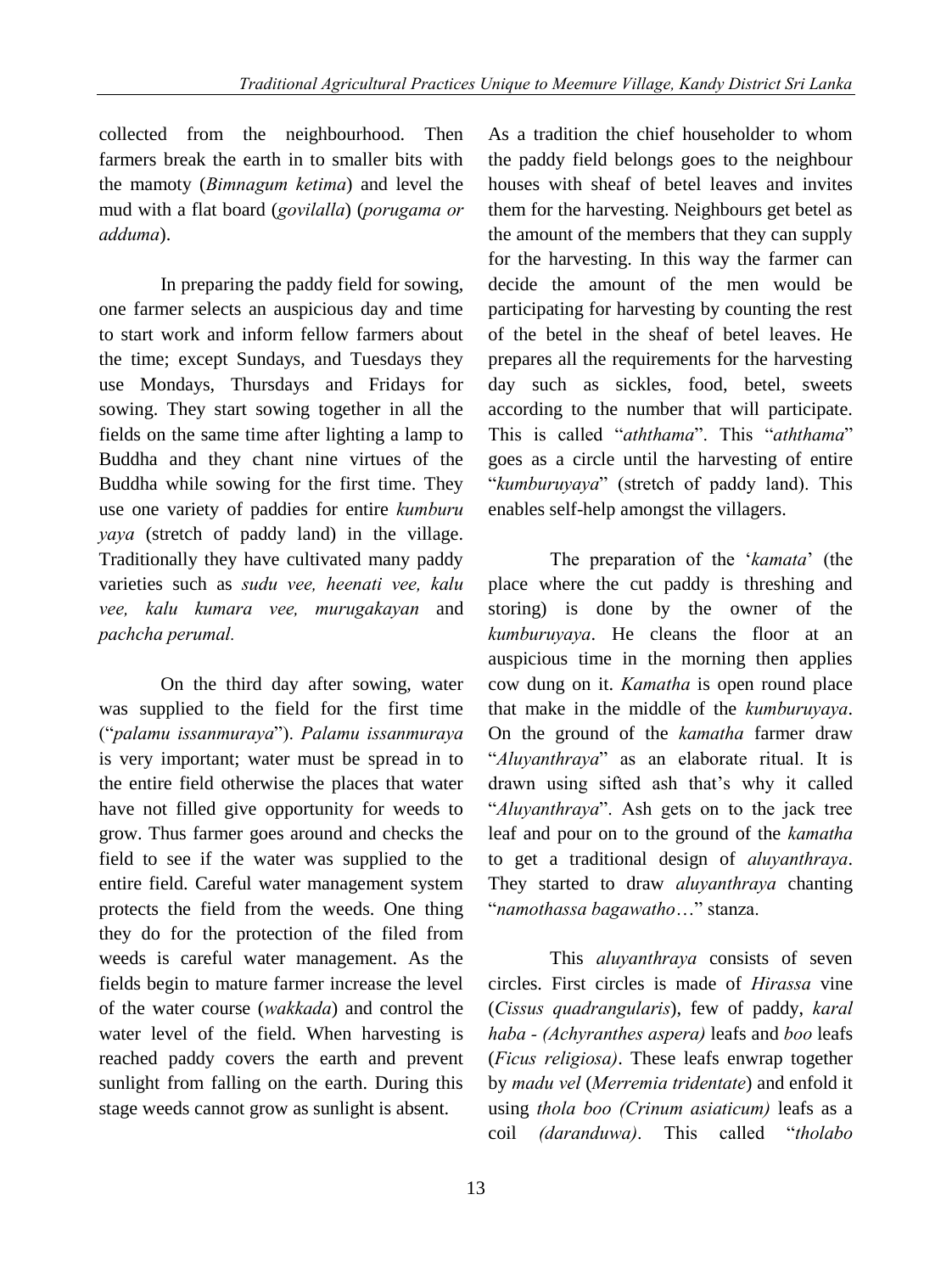*walalla*" and placed it on the first circle in the *aluyanthraya*. Then coconut, wormwood (*Azadirachta indica*), conch and colter (*hee vela*) placed on the *tholabo walalla* (on the first circle of the *aluyantharaya*). Then plough (*nagula*), mamoty (*udalla*), sickle (dakaththa) and yoke (*wiyagaha*) are placed around the "*aluyanthraya*".

First cut paddy bundle was put on the coconut which is placed in the middle of the "*aluyanthraya*", by the owner of the paddy field and worship all directions to get the blessing from Lord Buddha and deities. This coconut is use to make milk rice to offer the lord Buddha after harvesting.

After this "*aluyanthraya*" custom the cut paddy was brought to "*kamata'* in bundles. These bundles were collected into a circular heap, which is called Goyam Kolaya. Buffaloes are used to thresh the paddy. The process is called "*kola madeema'*. The first portion of the harvest is kept aside for the alms of Lord Buddha and the deities. All the duties in the *kamatha* are done by with much respect.

## **3.2 "***Vee Atuwa***"- Traditional Paddy Storing System**

Meemure villagers use "*vee atuwa*" to store their paddy. This is particular to the Meemure village. "*Vee atuwa*" or paddy storage was built above the ground on four rocks called "*Atu* 



**Figure 1** "*Aluyantharaya"*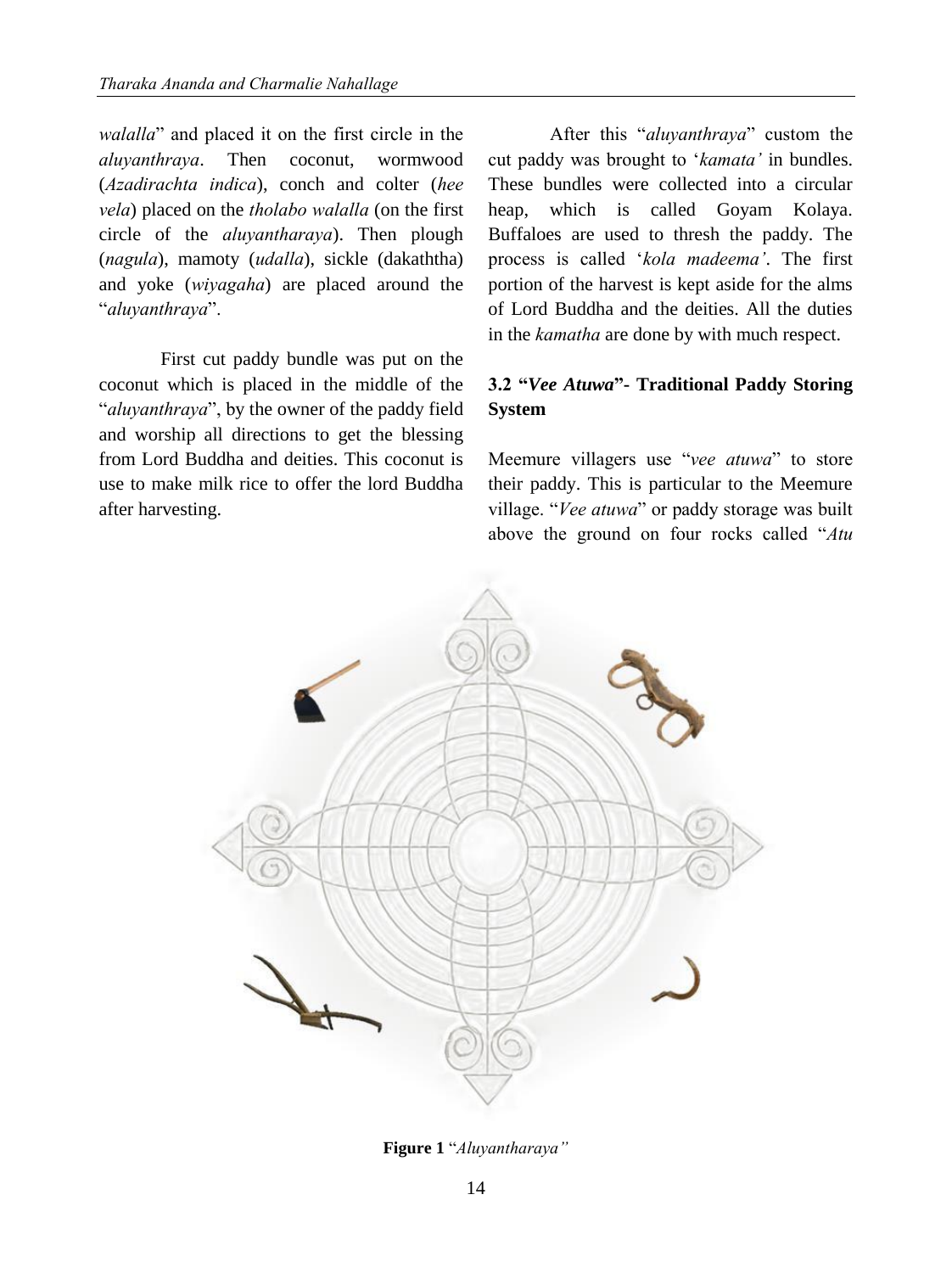*karu*" inside the house. Thus it gives protection to the grains from rodents, insects and also from the climate changes. *Atuwa* is made of jack tree wood (*Artocarpus heterophyllus*) which is considered as a lucky tree. First a wooden layer placed on the rocks. Walls were made on the wooden layer by using slats tied with "*kiri vel*" (*Ichnocarpus frutescens*). Spaces between slats are filled by clay balls. Then wattle and daub are applied on to the walls. Outside of the walls were polished by lime and inside walls by cow dung. Then it was covered by flap made of wood.

This *vee atuwa* is the only *vee atuwa* in Meemure village that has been built in accordance to the methods of traditional knowledge. Thus it has nominated to preserve as it is one of the archeologically significant monuments in Meemure village. However no action was taken up to now to conserve this and the owner of this house, Mr. Punchi Banda is going to build new house in this land after breaking this old house with *vee atuwa*. Three years before he had agreed to preserve this *atuwa* as archeologically significant monument but Archaeology Department of Kandy has not given their attention yet.



**Figure 2** Structure of the "*Vee Atuwa*"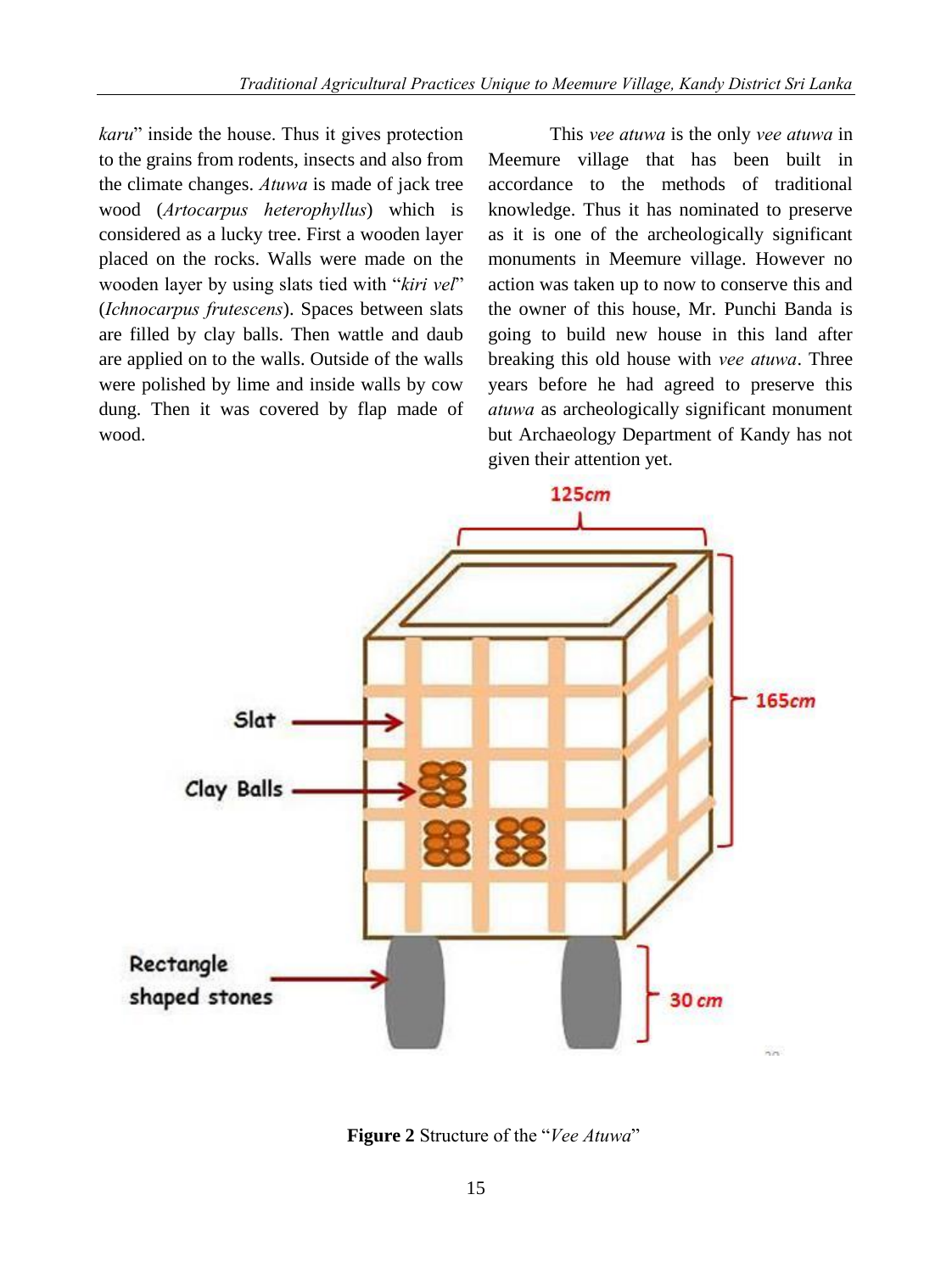



**Figure 3** "*Vee Atuwa*"

#### **3.3 Traditional Chena Cultivation practices in Meemure Village**

Chena cultivation was the major subsistence agricultural method of Meemure villagers about 20 years ago. In 1988 Chena cultivation was prohibited by the government due to the requirement of the preservation of knuckles Mountain range. Thus from 1988 Meemure villagers have abandon their Chena cultivations and had been used to depend only on the paddy cultivation. Their systems of Chena cultivation are different from other Chena cultivations that can be found in other villages.

They do not have legal conveyance for the land. There are no legal owners for those lands and they had been cultivating in these lands by the inheritance from their older generations. If someone does not have a land they can request a land from the owners for one season.

In August villagers fixed an auspicious date and time for the slash of the land. Well grown forest called as "*Kathi Kalaya*" must be slashed by *catty (kaththa).* The forests that must be used knife for the slash called "*Pihiya kale*". Slashing period continue for 7 or 8 days. Then all the branches in large trees were cut, it is called "*athu kandu bama*". Then slashed forests are allowed to dry for 15 days or a month.

In September, when "*binara rain*" ("*binara kolla*") reached they begin to work again on the land. They start to burn the slashed and dried forest from the bottom of the land; to make it easy for the fire to spread. Before burning the forest all the farmers shout loudly saying "*kura gana bada gana saththu duwapiyoo*" (all the animal run, escape from the fire). After three or five days from burning of the forest farmers start to clean the land.

Next real work of the Chena begin; the building of the "*pala*" (shack) and "*pendiwata*" (stockade around the Chena) with charred logs. Major task in the chena cultivation is making strong fence. Productivity of the Chena cultivation system depends on the extent of the protection that can be supply at any cost. Thus the fundamental task of the chena cultivation is to build a strong and protective fence around the chena which would not let small size animals such as rodents,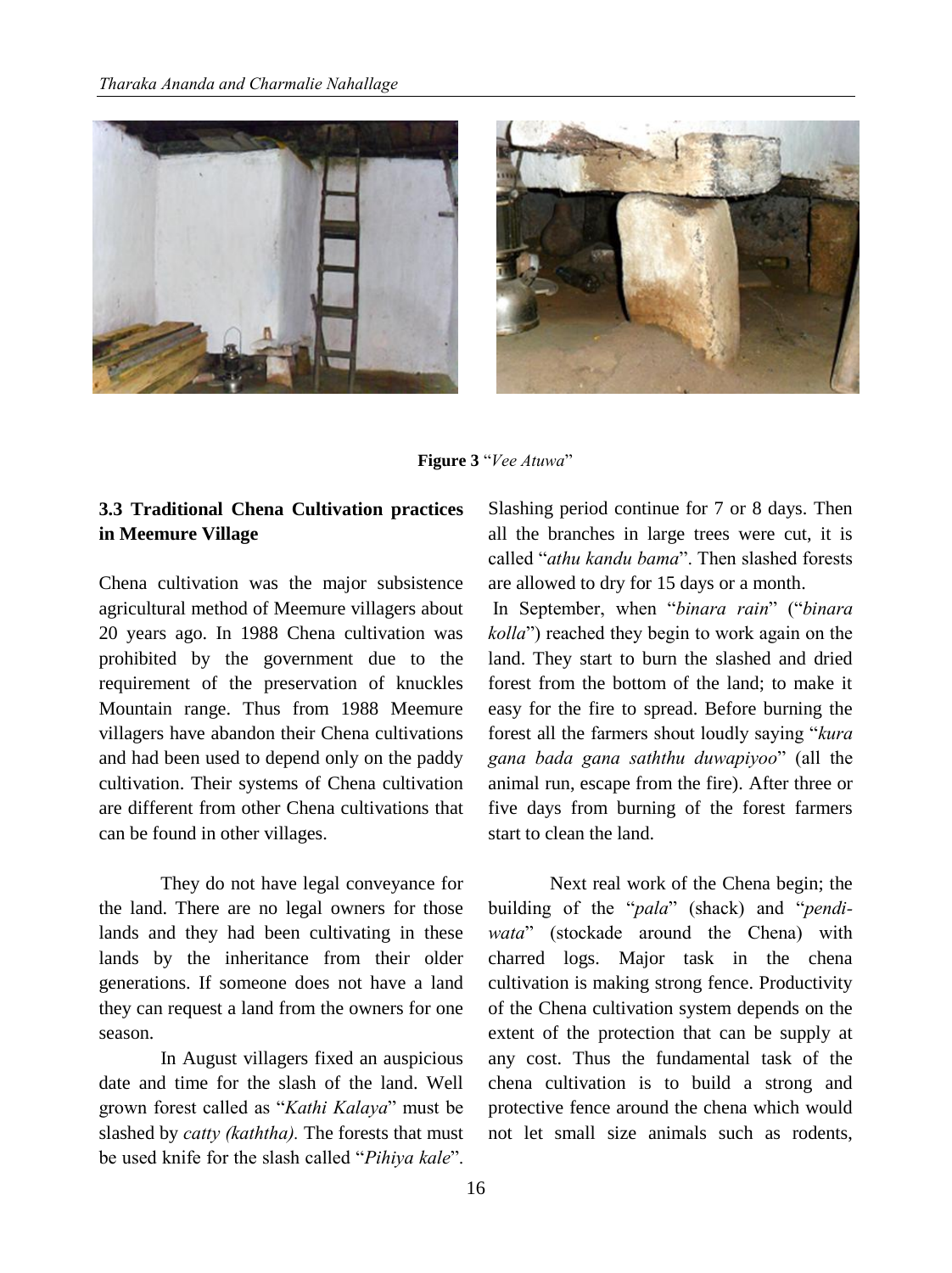rabbits, porcupine and wild pigs, deer etc., enter to the chena.

Traditional fence in Meemure, which goes around the Chena, is called "*pendi wata*" and it is particular to the Meemure village. "*Pendi wata*" is made of timbers that collected from the burnt forest. Before start building the "*pendi wata*" farmers fixed an auspicious time. They start to begin the fence mostly at night. All the farmers start to make their fences in their Chena at the same time. For the beginning place of the "*pendi wata*" they use "*divi kaduru*" timber and "*madu vel*". (As they believe this "*divi kaduru*" timber and "*madu vel*" are lucky to use in the beginning of the fence). After beginning of the fence on auspicious time in the night, rest of the *pendi wata* was made in the morning on the next day. The system of making "*pendi wata*" is significant and effective.

First in the bottom of the land forked prop placed and timbers places in order to fill the forked prop. The spaces between timbers were filled with stones or small logs. To start the "*pendi wata*" they select cliff place or any other place that prevent animals entering to the chena such as boulder or peak place of the chena land. Timbers that filled on the forked prop makes an appearance as cocks comb (*penda*) and that is the reason this fence called as "*pendi wata*".

Next task is the building of the "*pala*" (shack). First prop of the *pala* (*pal karuwa*) was placed on auspicious time. Then cow dung was applied on to the floor of the *pala* and walls were made of timbers which is called "*Dandu biththiya*". Roof is thatched. Inside the *pala* there are many parts that were used for different purposes. This small *pala* consists of places for storing grains, place to cook, place to sleep and place to arrange goods.

In front of the pala there is a small rectangular shaped flat ground to spread and dry the "*kurakkan*" (*Eleusine coracana)* called "*Madilla*". Farmers stay in *pala* till the harvest ends and move back to their permanent houses after the season finished.

At an auspicious time first seeds, such as long beans (*Vigna unguiculata),* buck wheat (*Fagopyrum esculentum*), kurakkan, undu (*Phaseolus mungo*), thala (*sesame*), pumpkin (*Cucurbita maxima*), and cucumber (*Cucumis sativus*) are thrown in to one small ground in the Chena which about  $5 \text{ m}^2$ . They do not consume the crops of this ground as a tradition. Then land was divided in to sections and sow verity of seeds in each sections such as tobacco (*Nicotiana tabacum*), long bean, chilies, and manioc , ladies fingers, cucumber, pumpkins, brinjols (*Solanum melongena*), bitter gourd, batu karwilla, dambala, tumba, green gram (mun-*Phaseolus aureus*), meneri (*Paspalum scrobiculatum*) and aba (*Brassica juncea*). Pits are made in between each seven feet on the ground. About five or six buck wheat seeds and about three long bean seeds are put in to it.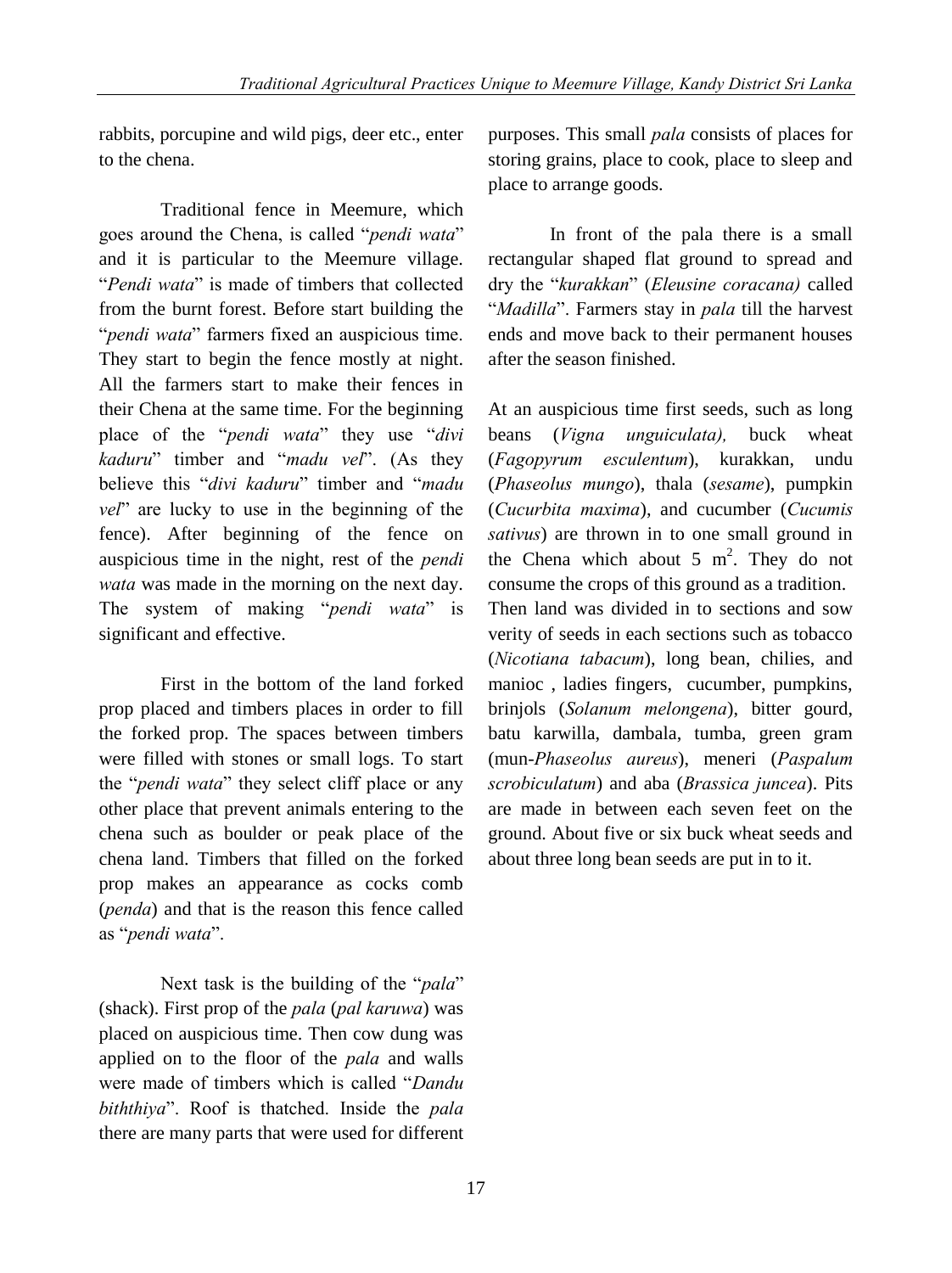

- 
- *04 "Wel massa"* ( Rack for cloths and rice)

*03 "Nidi massa"* ( Bed) *07"Madilla"*(Ground place for dry *"kurakkan"*)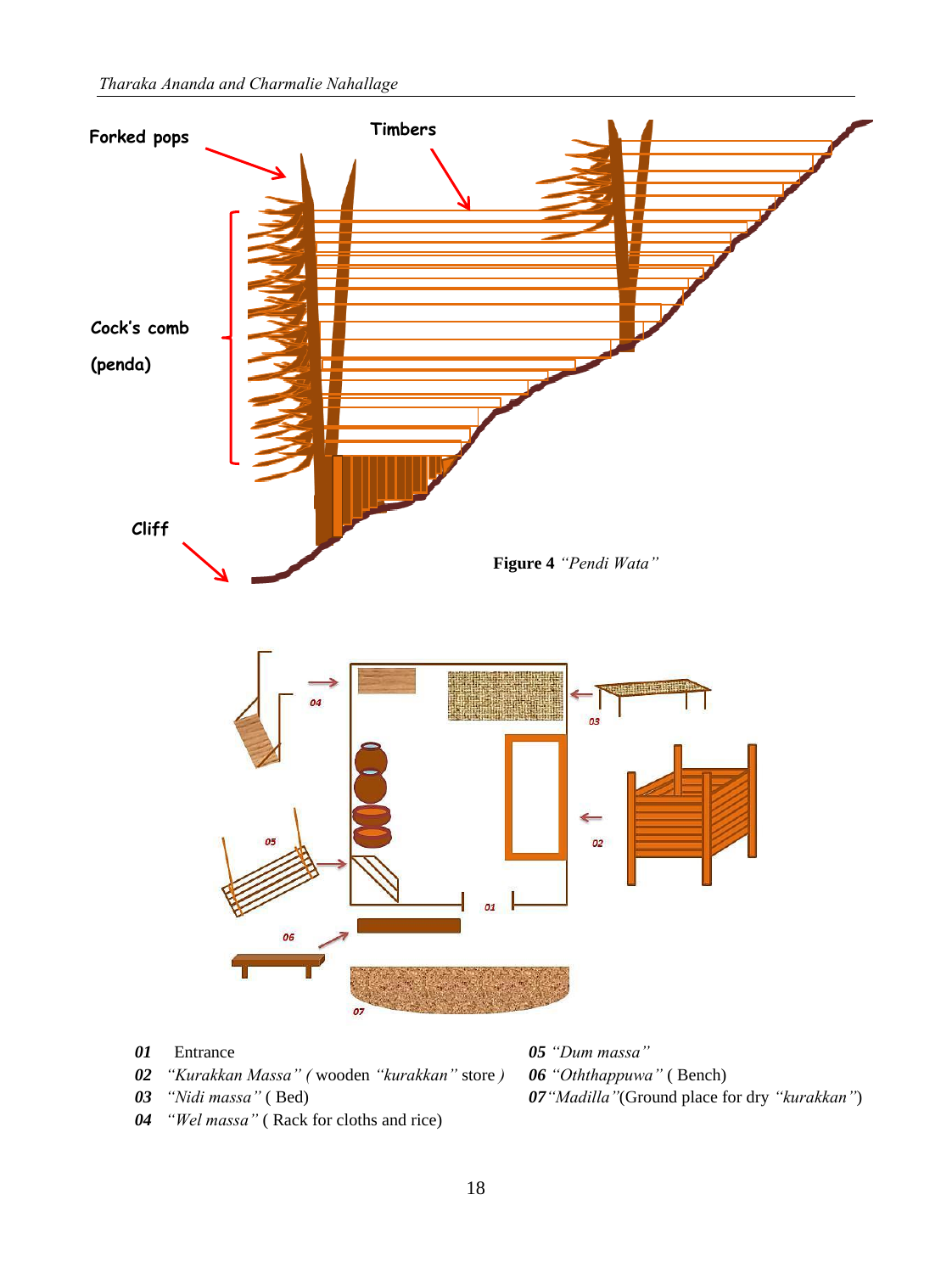Buck wheat plants will be the sticks for the long beans and farmer do not want to place sticks anew.When two or three sprouts appears in buck wheat plants farmers start to sow *kurakkan.* In "*Nawam maha*" (January) comes the "*kurakkan*" harvesting period. Then all the villagers get busy with the harvesting. All the vegetables and crops are taken in to the house. They separate first portion of the harvest in to a *labu kataya* for the lord Buddha and for the deities. (This separated harvest is offered to the deities on the day of the "*adukku pujawa* or "*adukku*" ritual).

Then the Chena is abandoned at least for eight years and allowed to revert to their natural vegetation. After the cycle end they come to the land where they first began to cultivate. This was their major cyclical method of food source 20 years ago. And their staple food was *kurakkan* which now have been replaced by rice as a result of the prohibition of Chena cultivation.

 **"Iringu aduththa" and "Iringu uga" -**  "Iringu aduththa" and "iringu uga" is one of buck wheat storing system. Peels of the corns

tie together to make-*iringu aduththa* and those *iringu aduthu* hang on the cord in the corner of the kitchen and it called *iringu uga*. And *labu ketaya* also use in Chena cultivation for store grains and also as water pot.

**"Pathan" (Grass lands)** –"*Pathan*" or grasslands are mountain lands that had been used for chena cultivations 20 years ago. These *Pathan* can be seen around Meemure village such as "*Palle pathana*", "*Uda pathana*", "*Kirimatiya*", "*Gaduma*". At present they use this *Pathan* as a fertile ground for their cattle and buffalos to live freely. They do not nourish their cattle or buffalos in their gardens or any other places inside the village. *Pathan* is rich in grasses and water for the cattle. When the paddy cultivation starts they bring their cattle and buffalos back to the village. And after the paddy cultivation they bring them back to the *pathan* let them freely until next paddy cultivation season. Around the *pathana* they have built a fence it prevent cattle from entering into the nearest forests.







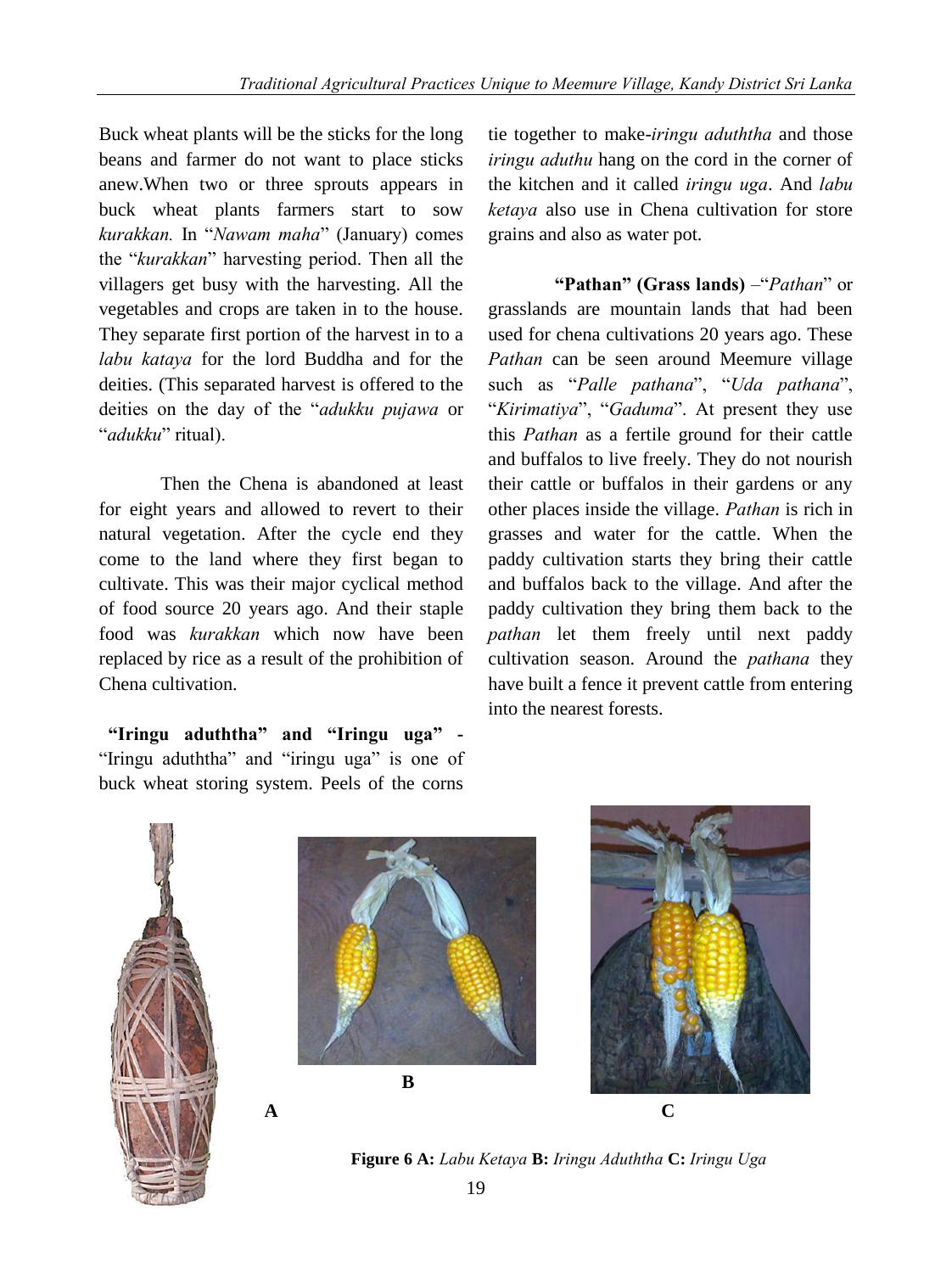



**Figure 7** Grass lands (Left) "Piduru Panthala" (Right)

*"Piduru panthala"-* This is a mushroom shaped hey store. This hey is to feed the cattle after they bring to the village in paddy cultivation season (for ploughing and threshing). *Piduru panthala* is made above the ground on 4 timbers to arrange hey.

#### **4. DISCUSSION**

From the beginning, the people of Meemure have been depending on Chena cultivation and Paddy cultivation. In 1988 Chena cultivation was legally prohibited from Meemure village for the conservation of the knuckle"s Mountain region[\(http://www.forestdept.gov.lk/web/index.](http://www.forestdept.gov.lk/web/index.php) [php\)](http://www.forestdept.gov.lk/web/index.php)

option=com\_content&view=article&id=114&It emid=116&lang=en). Thus the traditional knowledge of the Chena cultivation now is limited only to the older generation of the Meemure village and Prohibition of Chena cultivation has disentitled culturally specific traits and their main foods source.

Before the prohibition of the Chena cultivation; both cultivations had supplied all of their food needs without any inconvenience. Today 90% of villagers are famers and had bounded only to the paddy cultivation method and face lots of hardships to fulfill their food supply. One has to go 38*km* to *Hunnasgiriya* town to get vegetables or other needs. From the Meemure village one had to travel through a difficult road by the only van that they have for transportation. Therefore they have grown some vegetables in their gardens but it is not sufficient for all the food needs.

In spite of losing their daily food needs they are losing their valuable cultural heritage too. In Meemure village only the older generation holds the last link to the storehouse of indigenous knowledge system of these traditional cultivation practices. Younger generation do not want this knowledge moreover as they do not subsist on agriculture. Exodus of the younger generation to the cities majority as labors have made the village desolated. They do not seem to give attention to the valued cultural practices as those do not fulfill their requirements today as 20 years before. At present the Meemure villagers tend to cultivate only paddy and traditional paddy verities cannot be seen, but some practices that have passed through 500 of years.

This diminishing culture must be protected. But we cannot capture culture; a